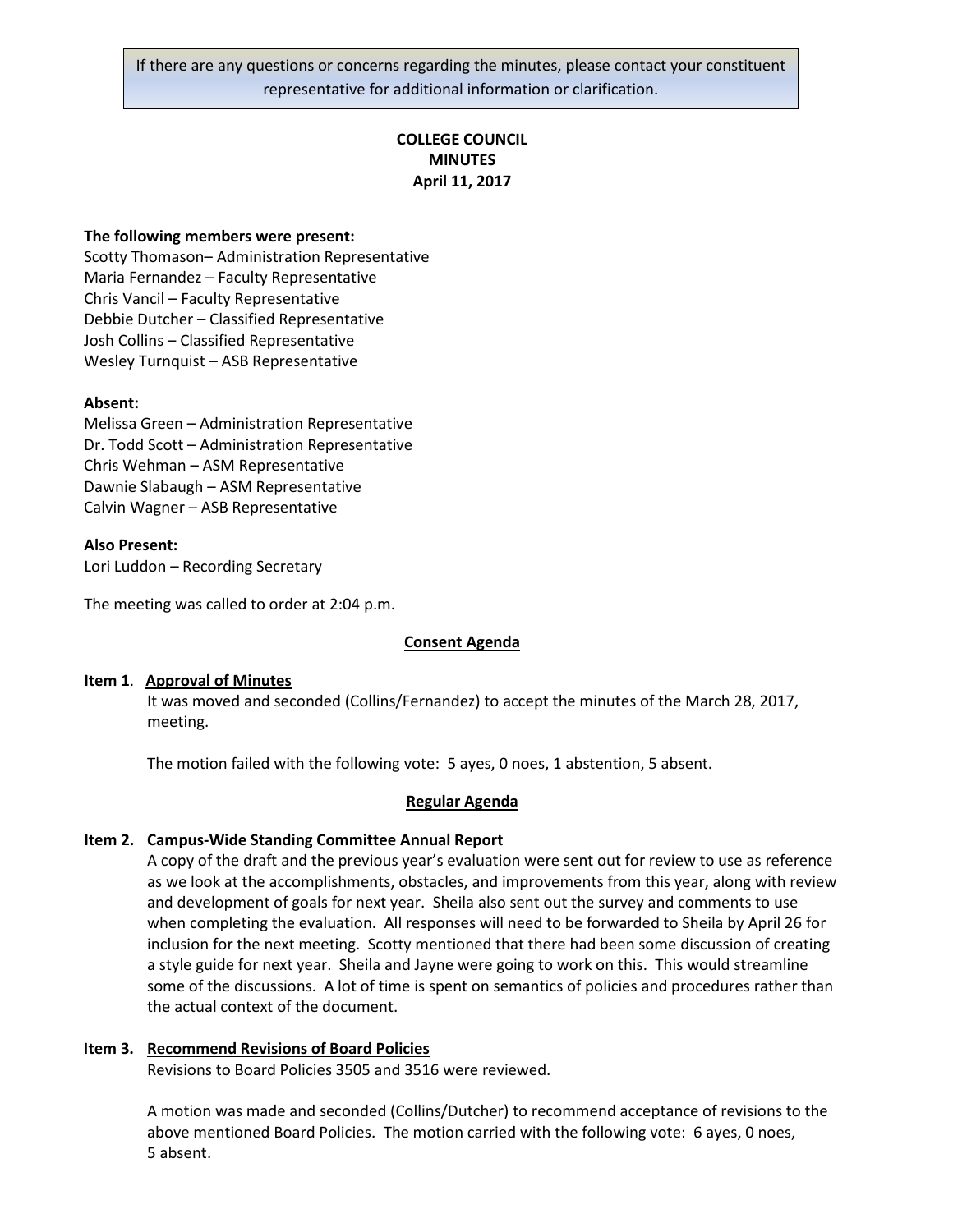*College Council Minutes – April 11, 2017 Regular Meeting Page 2 of 3*

## I**tem 4. Recommend Review of Chapter 3 Board Policy**

Revisions to Board Policy 3515 were reviewed.

A motion was made and seconded (Collins/Dutcher) to recommend acceptance of revisions to Board Policy 3515. The motion carried with the following vote: 6 ayes, 0 noes, 5 absent.

#### **Item 5. Recommend Revisions of Administrative Procedures**

Revisions to Administrative Procedures 3505, 3515 and 3516 were reviewed. A motion was made and seconded (Collins/Dutcher) to recommend acceptance of revisions to the above mentioned Administrative Procedures.

The following changes were recommended:

- AP 3515 Reporting of Crimes
	- o On Page 3, bullet item #3, change to read Associate Dean, Counseling *and Student Support Programs.*"

Maria Fernandez asked where the crime reports were posted. The information is on our web site under "Campus Crime Statistics." The web site is being updated currently and will be a work in progress.

The following Administrative Procedure was tabled:

• AP 3516 (Registered Sex Offender Information) will be tabled for further review by the President's Office and then brought back to College Council at a later date. Where do sex offenders register on campus? The second paragraph, first sentence, reads "*Sex offenders are required to register with the police in the jurisdiction in which they reside and at institutions of higher learning if they are students there or they work there as employees, contractors, or volunteers*." Chris will check on what college posts information on campus. He thinks Delta does this but will confirm. There is also a question about being able to put student birthdates on rosters so instructors know if they have minors in their classes.

The original motion failed. A substitute motion was moved and seconded (Collins/Dutcher) to recommend acceptance of revisions to Administrative Procedures 3505 and 3515 with the changes noted above, and table to Administrative Procedures 3516. The motion carried with the following vote: 6 ayes, 0 noes, 5 absent.

## **Item 6. Other**

- The presidential search is in currently in progress. We should know by the end of the week how many finalists will be coming forward. Our policy states that three to five finalists will need to be moved forward in the process. We have received more applications than ever before. Forums will be held in the Theater on April 24 for each of the finalists and the community will be invited. We hope to identify the new person by May 1.
- Classified Staff Appreciation day is coming up soon.
- As was mentioned earlier, the website is being updated.
- We are working on updating the Facility Master Plan and should have a draft in the next couple weeks. It may be July or August before this document is ready to go before the Board. Scotty wants to make sure it is done prior to October when the Accreditation update is due.
- The governance document has been reviewed by the faculty. Scotty will share that information. It will be run through all the different groups.